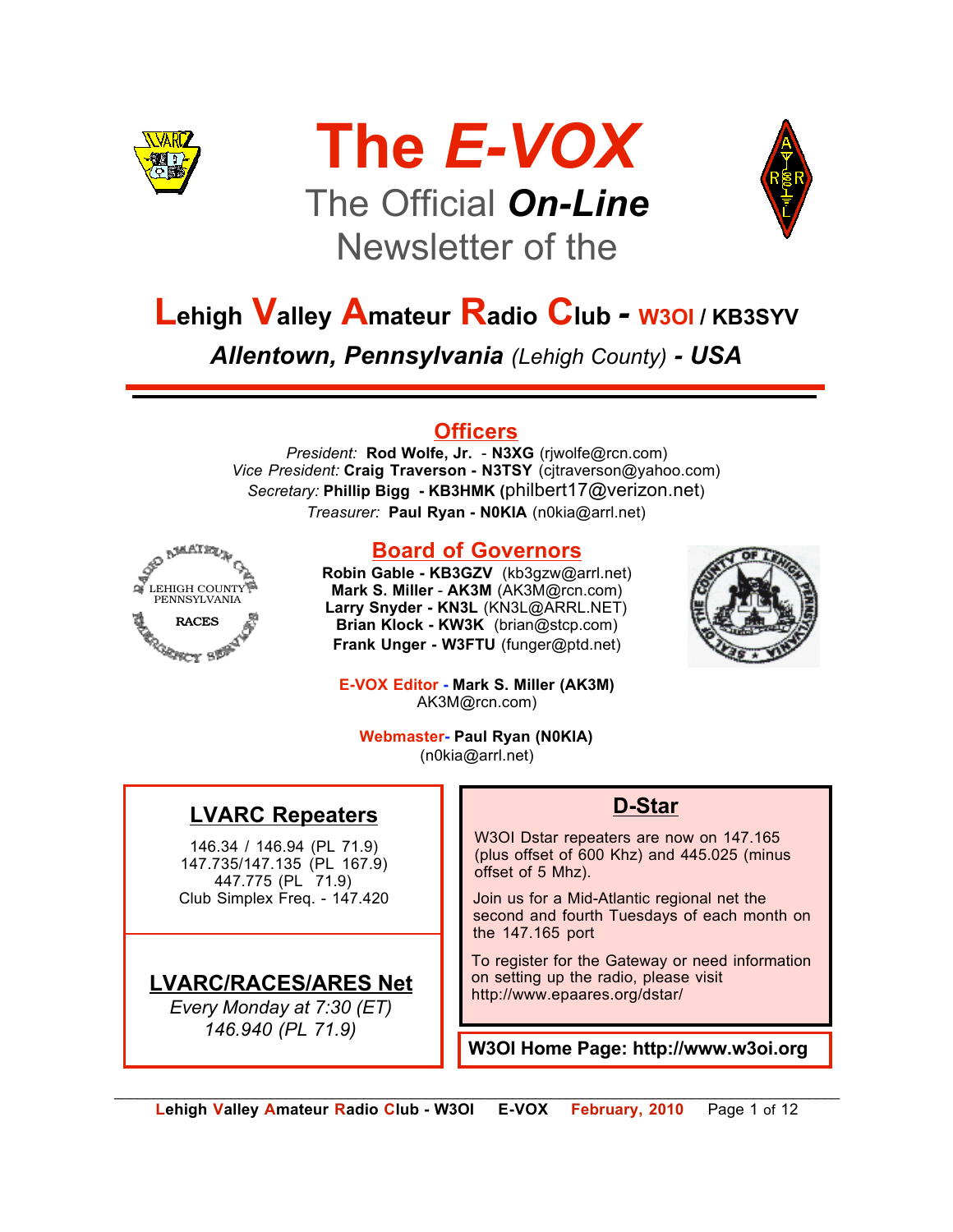## *February 2010 Contents*

|                                                      |                                                                                                                                                               | page 3    |
|------------------------------------------------------|---------------------------------------------------------------------------------------------------------------------------------------------------------------|-----------|
| L.C. RACES Net Information  INFORMATIONAL            | .                                                                                                                                                             | page 3    |
|                                                      |                                                                                                                                                               | pages 4-5 |
|                                                      |                                                                                                                                                               | page 6    |
|                                                      | $\begin{pmatrix} \frac{1}{\sqrt{2}} & \frac{1}{\sqrt{2}} \\ \frac{1}{\sqrt{2}} & \frac{1}{\sqrt{2}} \\ \frac{1}{\sqrt{2}} & \frac{1}{\sqrt{2}} \end{pmatrix}$ | page 7    |
|                                                      |                                                                                                                                                               | page 8    |
|                                                      | <b>LVARC Event</b>                                                                                                                                            | page 9    |
|                                                      |                                                                                                                                                               | page 10   |
|                                                      | .<br>$(\sqrt{2})$                                                                                                                                             | page 11   |
| Not an Emergency Radio Service? <b>INFORMATIONAL</b> |                                                                                                                                                               | page 12   |





**Newsletter submissions can be sent to Mark (AK3M) at AK3M@rcn.com**

**Your submissions can be text and/or graphics.**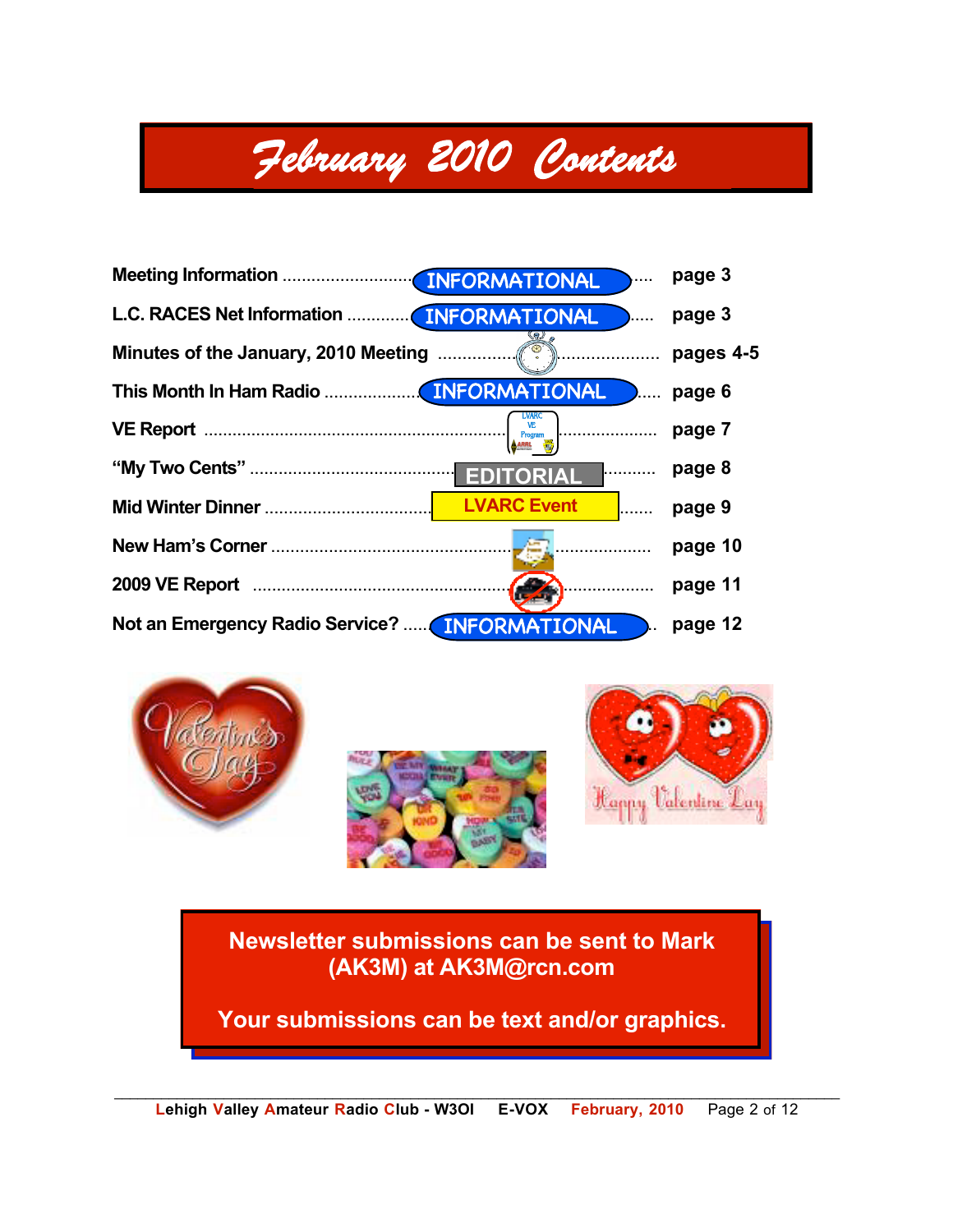

**The February, 2010 LVARC meeting will be held on February 2, 2010 at the Tri-Clover Fire Co. at 7:30 pm.**

## **LVARC / RACES NET**

**Don't forget to check into the Monday Night LC/LVARC/RACES Net on 146.94 (PL 71.9) with an alternate frequency of 147.735/147.135 (PL 167.9) The Net begins at 7:30 pm local time (ET).** 

> *Many* **club announcements will be heard there !**

| <b>Month</b>                                       | <b>Monday Night RACES/ARES Check-In Summary - 2009</b><br><b>Number of</b><br>Check-In's | <b>Number of</b><br><b>Nets</b> |  |  |
|----------------------------------------------------|------------------------------------------------------------------------------------------|---------------------------------|--|--|
| January                                            | 150                                                                                      | 4                               |  |  |
| <b>February</b>                                    | 161                                                                                      | 4                               |  |  |
| <b>March</b>                                       | 173                                                                                      | 5                               |  |  |
| <b>April</b>                                       | 146                                                                                      | 4                               |  |  |
| <b>May</b>                                         | 99                                                                                       | 3<br>GIVIL EMERGENCY            |  |  |
| June                                               | <b>ARRIVENCY 5</b><br>165                                                                | <b>Pennsylvania</b><br>4        |  |  |
| July                                               | 136                                                                                      | 4                               |  |  |
| <b>August</b>                                      | 148                                                                                      | 5                               |  |  |
| <b>September</b>                                   | 100                                                                                      | 3                               |  |  |
| <b>October</b>                                     | 103                                                                                      | 4                               |  |  |
| <b>November</b>                                    | 147                                                                                      | 5                               |  |  |
| <b>December</b>                                    | 99                                                                                       | 4                               |  |  |
| <b>REMEMBER:</b>                                   |                                                                                          |                                 |  |  |
| Registration for the monthly test session, must be |                                                                                          |                                 |  |  |
| made NO LATER THAN THE                             |                                                                                          |                                 |  |  |
|                                                    | <b>SUNDAY BEFORE THE TEST!</b>                                                           |                                 |  |  |
|                                                    | Contact Mark (AK3M) at AK3M@rcn.com<br>or call 610-865-9183                              |                                 |  |  |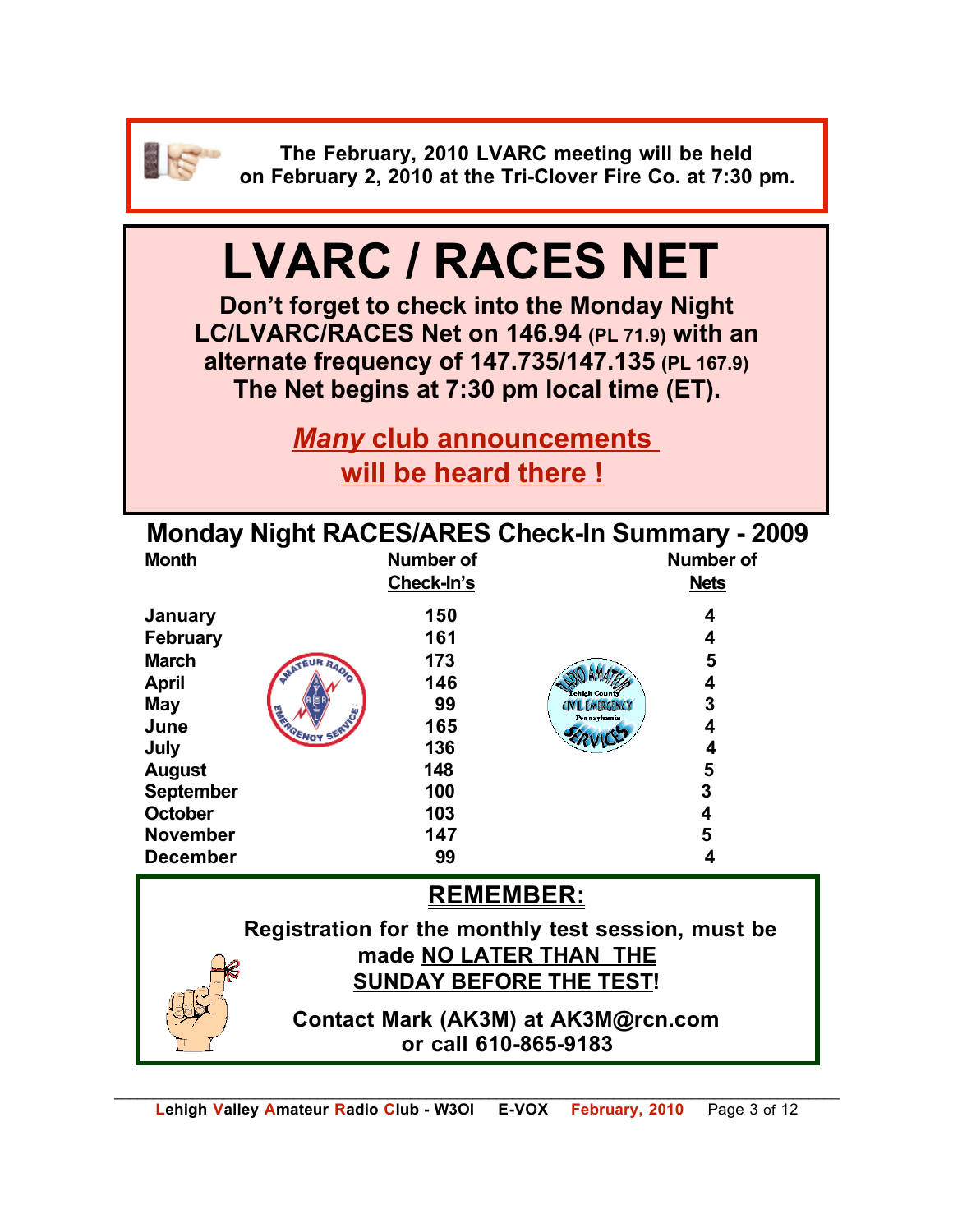#### **Minutes of the January, 2010 LVARC Meeting** Submitted by Phil (KB3HMK)



The meeting was called to order by President Wolfe at 1931 Hrs, (EST / EDST).

The meeting opened with the Pledge of Allegiance, then a moment of silence was observed for Silent Keys.

There were a total of 20 members in attendance, and the club was joined by 5 guests. The following Board Members were present at the meeting: Rod (N3XG), Phil (KB3HMK), Paul (N0KIA), Robin (KB3GZV), Dorian (KB3GZW) and Walt (KE3SP).

**Corrections** Additions to the minutes: None noted Motion by: Bruce – KA3TIU Second by: Brent – KB3QER

Carried (Y/N) Y

**Guests**: George – N3SQD Craig – KB3SBI Roland – son of KB3SBI Louis – son of KB3SBI George – formerly NA3N

**Treasurer's Report** (Paul - N0KIA) Starting Balance: \$2961.29 Ending Balance: \$2833.62 Approved by: Carl – AA3IX Second by: Walt – KE3SP Carried: (Y/N) Y

#### **Committee Reports**:

Repeater: One of the Monday night nets in December had to be moved to the 147.135 due to low audio issues. Jeff was contacted and it was fixed. Everything else seems fine.

**Program**: Phil reports that tonight is Dave (K3GMT) and his topic will "Software Defined Flex Radio – Flex 3000. As of know, he doesn't have a program for February. He will let the club know what it is when he finds out. As always, he's looking for programs. If you have an idea or would like to do one, please let him know.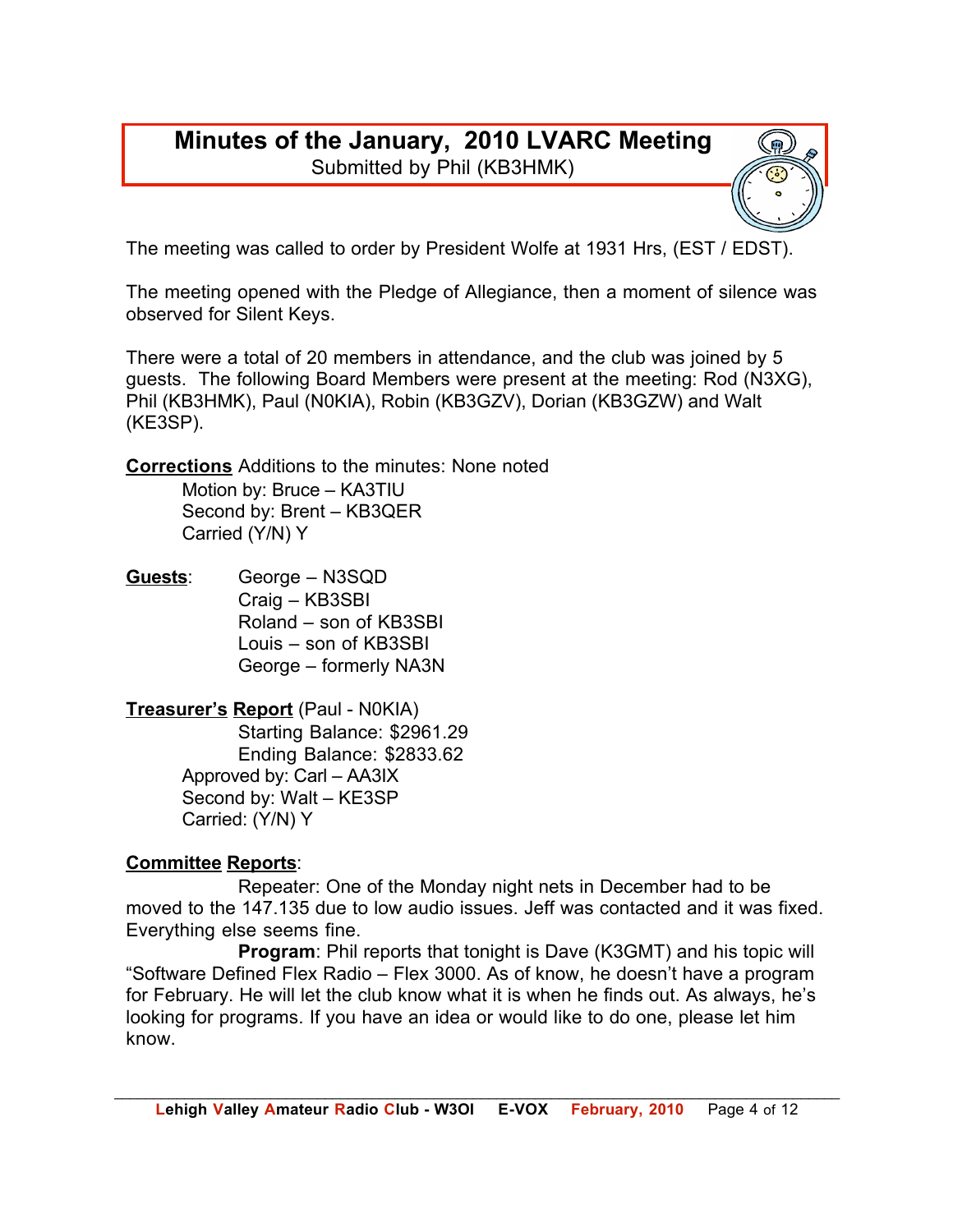**Volunteer Examiners**: At the December 18, 2009, test session, 5 tested and 5 passed. **Congratulations** to:

Emil "Jay" Kolick - Technician Matthew Dvorshak -- Technician George Hebel -- General Arthur Fleisher -- General Jihn Barbaz (KB3EOJ) -- General

Ve's in attendance included Walt (KE3SP), Rod (N3XG), and Mark (AK3M).

There will be a special test session on January 30, 2010 at 4:00 pm to be held at The Church of Jesus Christ of Latter-day Saints in Whitehall. Jay Kolick received his call (KB3TUR) and Matt Dvorshak (KB3TUS) on December 23, 2009.

**Old Business:** Rod reported on the raffle the club participated in. The final figures weren't in, but the club made \$277.50. North Caty Fire Co. is looking into doing a lottery calendar. They are also trying to get another non profit group in to help with the sales. Rod will let the club know when he has more info. The annual dinner meeting will be at the Old Country Buffet in Whitehall. It will be on February 23 at 6 P.M.. This does not replace the monthly meeting. Phil suggests you get there a little early due to a possible line at the door.

**New Business:** Paul reports that Carl Schmoyer (N3KED) was a former member and wants to renew his membership. It was left up to the general body to decide. It was decided that he could renew his membership due to him being a previous member. So no vote was necessary.

**Sick Report:** Bruce (KA3TIU) was in the hospital over the weekend and is out and fine. Rod asked about Ike. No one was sure of his status.

The LVARC Monthly Business Meeting Closed at 1947 hrs, EST. Motion by: Walt – KE3SP Second by: Brian – KB3QHA In favor: Y

Respectfully Submitted de KB3HMK, Secretary.

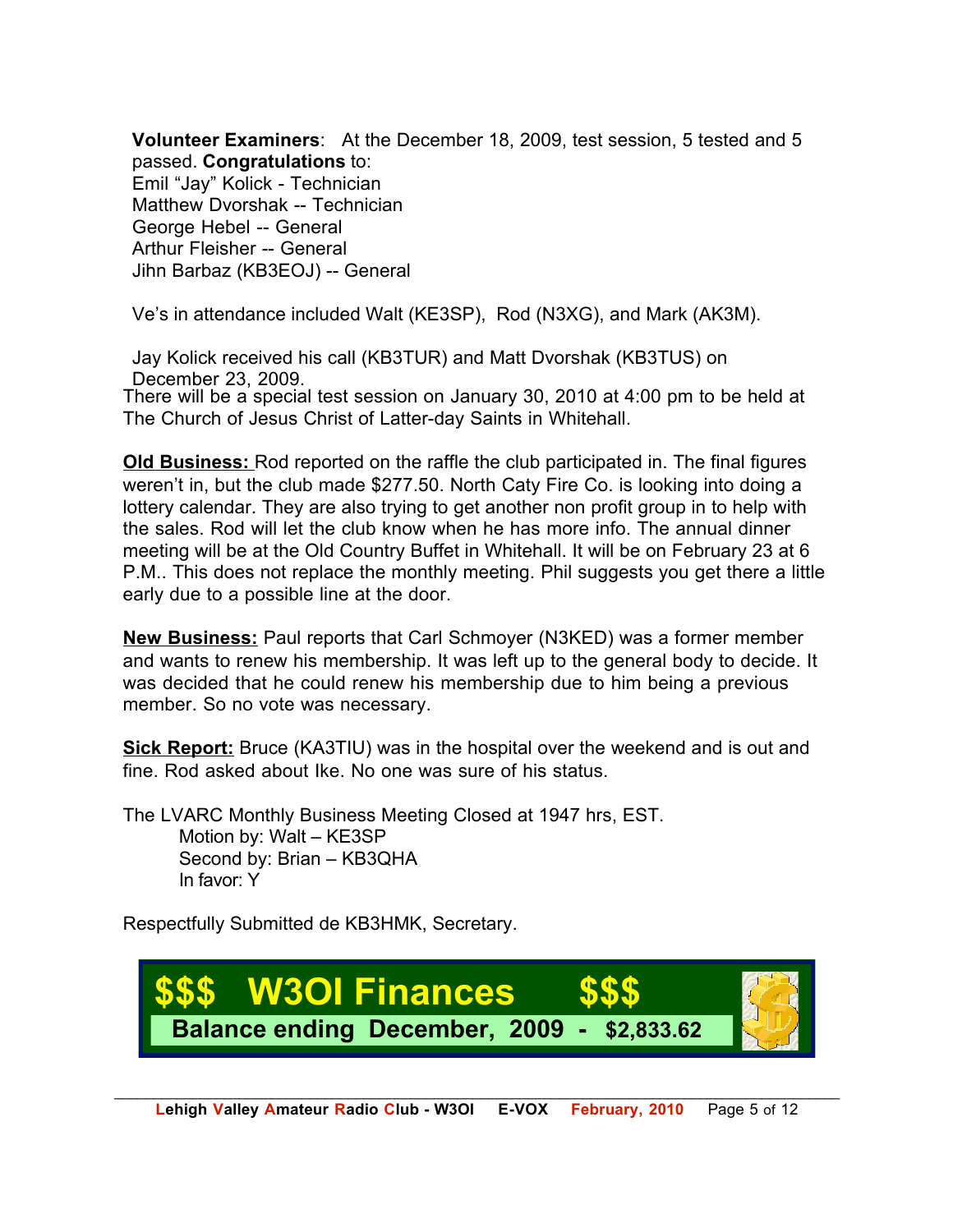

# *This Month In Ham Radio*

**Lehigh Valley Amateur Radio Club - W3OI E-VOX February, 2010** Page 6 of 12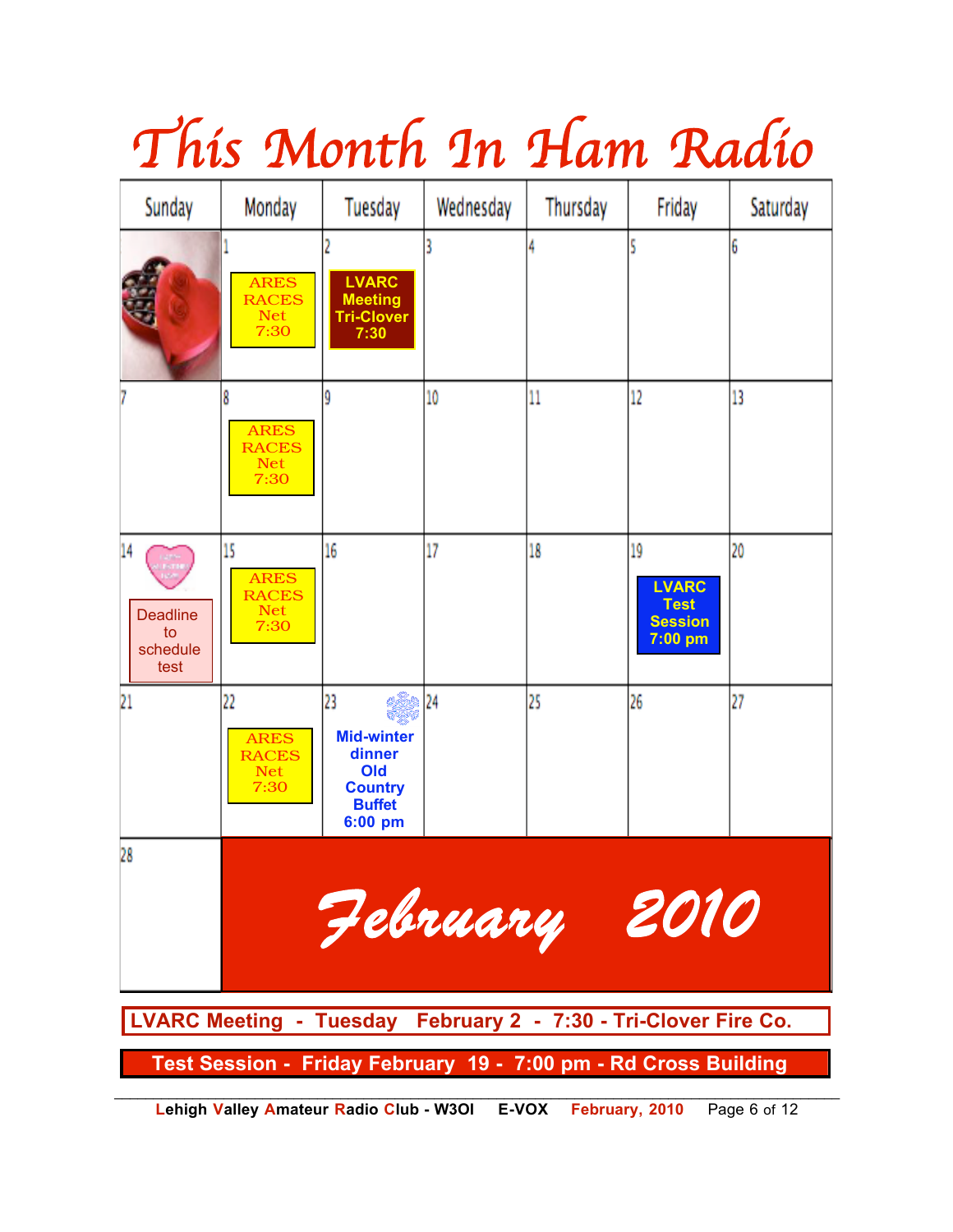#### LVARC Activities/Events **Mark your Calendar PRINT, CLIP and POST**



 **Monday February 1 --- LC RACES/ARES Net - 7:30 pm (146.94) Tuesday February 2 --- LVARC Meeting (7:30 - Tri Clover FC) Monday February 8 --- LC RACES/ARES Net - 7:30 pm (146.94) Sunday February 14 -- Deadline to Schedule test session for this month Monday February 15 --- LC RACES/ARES Net - 7:30 pm (146.94) Friday February 19 -- LVARC Test Session (REGISTRATION REQUIRED) Monday February 22 --- LC RACES/ ARES Net - 7:30 pm (146.94)**

**There may be additions and deletions to the above dates. Listen to the Monday Night Net, the newsletter and announcements at meetings for changes.**



**To schedule a test or for more information, contact Mark (AK3M) at AK3M@rcn.com or call 610-865-9183.**

Have an article, diagram or an opinion you would like to share with the LVARC members in this newsletter? Send it to Mark (AK3M). You can submit VOX material in any form. Send it via email (AK3M@rcn.com) or US mail (5508 Hale Ave - Bethlehem, PA 18017). You can send pictures, diagrams or text. **The newsletter needs YOUR material to continue!**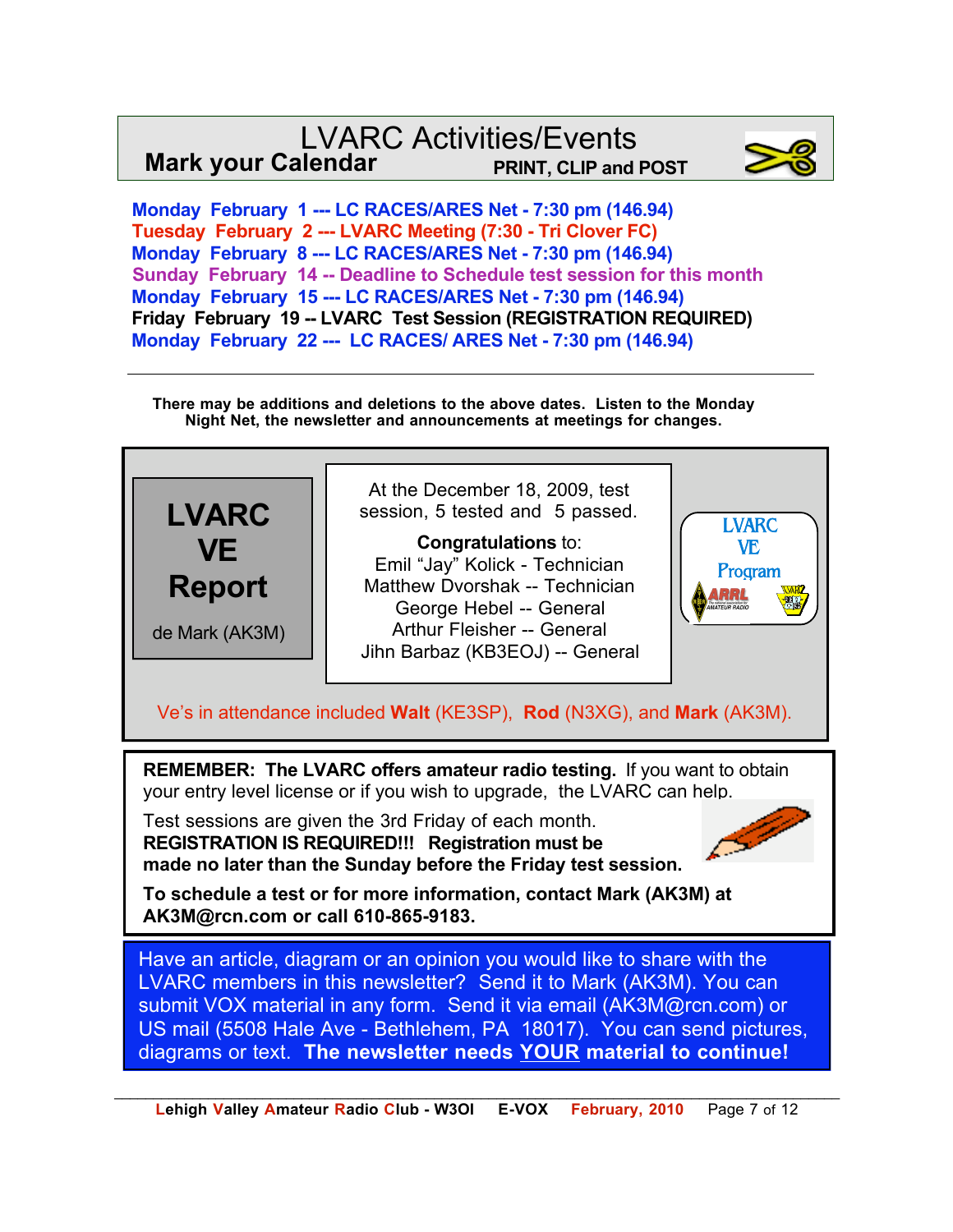### **"My Two Cents" ...** de Mark (AK3M)



Saturday December 5, 2009 saw the arrival of the first significant snowfall in the Lehigh Valley and surrounding area. I know this because I was returning from my son's house just outside of Wilmington, Delaware (not too far from HRO) and traveling the PA Turnpike (East) as well as the NE Extension about 4:30 pm, at probably the worst time during the bad weather. The sun had set so it was dark and the snow was falling as a wet snow which means it accumulated on grassy areas, the road surface and my windshield and made visibility very difficult.

As I was driving, I was happy to be in my 4-wheel drive SUV and was glad I had taken winter supplies and communication gear. Let's begin with the winter supplies. In the back of our Ford Escape, I have a bag which contains, basic tools, a snow brush/scraper/, reflective road triangles, a flashlight, a blanket, a 12-V "jump start" battery and a roll of paper towels.

As for the communication equipment, I had my VX7-R with 2 sets of charged batteries, my cell phone and, yes, I took my hand held CB. The purpose of the CB was a last resort in case I needed to contact a truck or monitor their communications regarding road conditions. In addition, I have the appropriate cables for all communication gear to operate from the 12-V DC supply of the car or the jump start battery. I could stay on the air for days if necessary. I used the extended receive feature on my VX7R to listen to Hi-Spire, the PA Turnpike Commission's frequency (159.045) regarding road conditions. I had filled the gas tank before departing. This assured me that I would have heat and the maximum weight in my car for the drive awaiting me. The entire trip home took almost an hour longer than usual due to the road conditions and it was great to pull into my driveway and finally sit in my comfortable chair in my shack.

What does this have to do with radio communications? Well, I was glad to be able to hear about the van which had skid off the road at mile marker 40 Northbound on the turnpike. I was approaching that area and because of the advanced warning, I was not surprised or panicky when I saw the state police car with the bright flashing lights when I arrived at that site. I was happy to hear that the Quakertown interchange had ordered salt trucks deployed. In general, I was happy to know what awaited me as I traveled home. This would not have been possible without the proper communications equipment.

I do belong to AAA but how would I contact them if I needed them? How could I contact my family and let them know I was all right but would be arriving late? I was reminded of the traffic closure of route 78 a few years ago when people were stranded in their cars for several days and was happy to know that I had the proper winter driving equipment if I needed it as well as the means to monitor and communicate with the appropriate agencies and stations which could help me and let me know what was happening outside the warm cockpit of my Escape.

**We are hams. Radio communications are important to us!**  Don't forget that those communications do not need to be limited to amateur radio. Don't leave that radio home when you travel, especially this time of year when bad weather can happen anytime and sometime, without much warning.

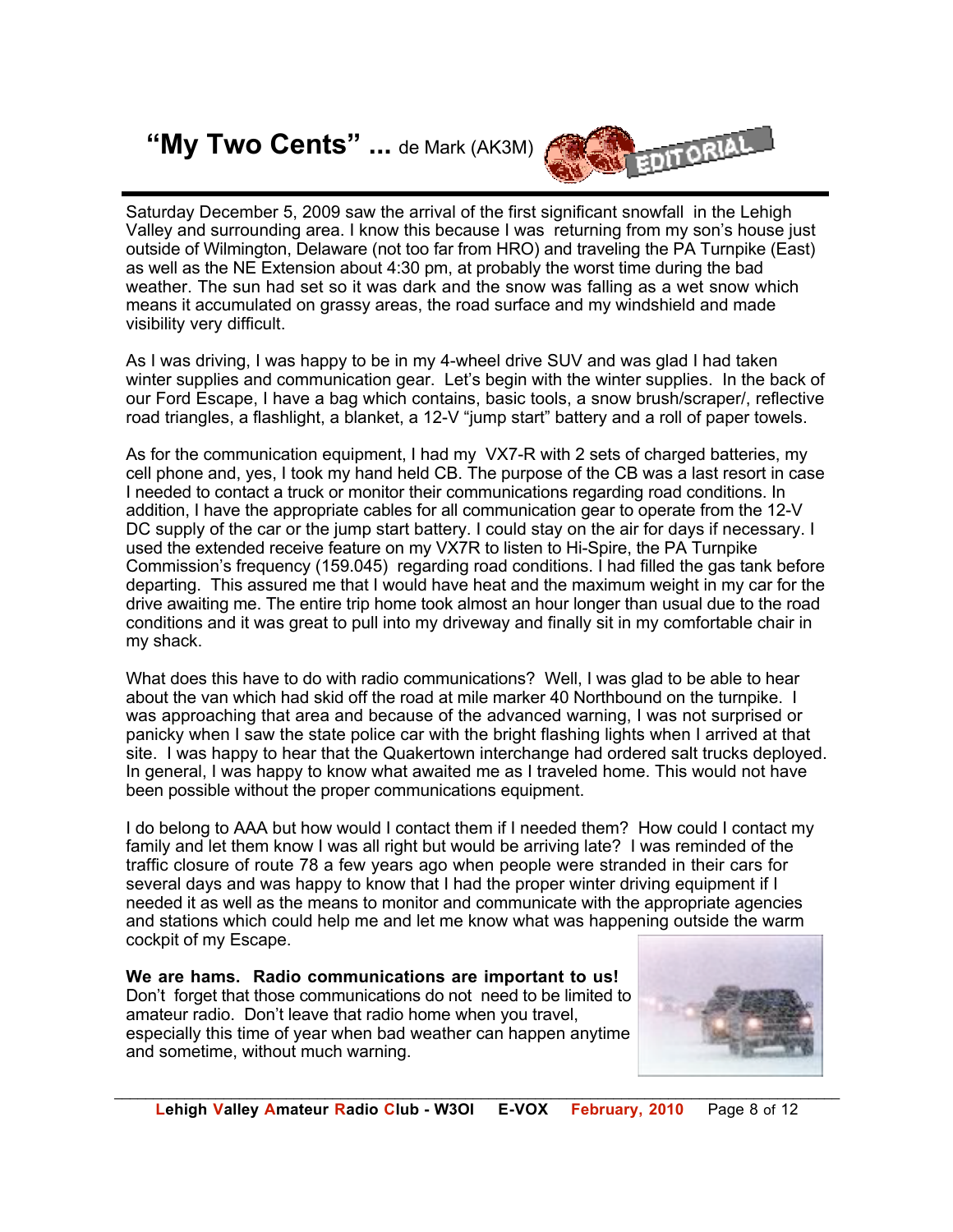

The dues for 2010 remain at \$17.00 for an individual and \$3 additional for each family member. You can send your dues to Paul (N0KIA) via US mail, pay him at a meeting or pay from teh club's web site via PayPal (Go to: **http://www.w3oi.org/paypal/membdues.htm**

**The state with the longest coastline in the continental US is: (a) Michigan (b) Florida (c) California (d) N. Carolina**

*(from page 15 of the January, 2010 EVOX)*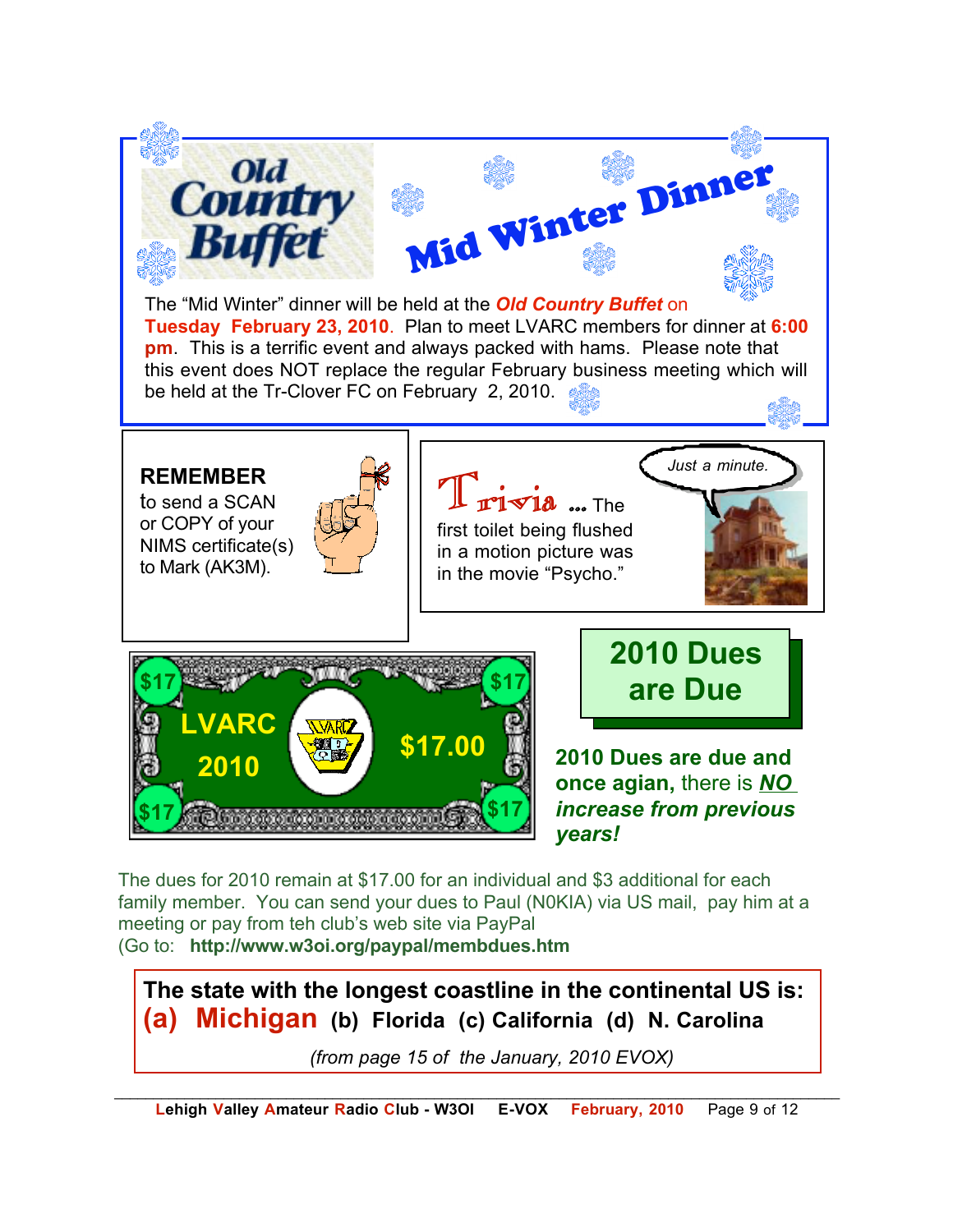| <b>VHF/UHF Operational Procedures</b><br><b>New</b><br>VS.<br>Ham's<br><b>HF Operational Procedures</b><br><b>Corner</b><br>(From the May 2004 Newsletter) |                                                                              |
|------------------------------------------------------------------------------------------------------------------------------------------------------------|------------------------------------------------------------------------------|
| <b>VHF/UHF</b>                                                                                                                                             | <b>HF</b>                                                                    |
| Do <b>NOT</b> call CQ                                                                                                                                      | Calling CQ acceptable                                                        |
| Phonetics are <b>NOT</b> used                                                                                                                              | Phonetics frequently necessary                                               |
| Your signal is "fluttering" or<br>"You're not making the machine."                                                                                         | <b>R</b> (readability x <b>S</b> (strength) signal<br>preferred (RST for CW) |
| Can "Time Out" the repeater                                                                                                                                | No repeater to time out                                                      |
| "Q" signals are <b>NOT</b> used                                                                                                                            | Q" signals acceptable                                                        |
| Log <b>NOT</b> mandatory                                                                                                                                   | Log required                                                                 |

Eight years of the LVARC's newsletter (VOX) are now available on CD (2002-2009). All files are in a pdf format and appeared as they did when posted on the club's website. The CD is free although you can replace it. All issues from 2002 through 2009 are included on this CD. Find your favorite article, read minutes of past meetings etc. ---- For a copy, contact Mark (AK3M).

## **This Just In Off The News Wire** Channels thing

After having dug to a depth of 10 feet last year, New York Scientists found traces of copper wire dating back 100 years and came to the conclusion, that their ancestors already had a telephone network more than 100 years ago.

Not to be outdone by the New Yorkers, in the weeks that followed, a California archaeologist dug to a depth of 20 feet, and shortly after, a story in the LA Times read: California archaeologists, finding traces of 200 year old copper wire, and have concluded that their ancestors already had an advanced high-telecommunications network a hundred years earlier than the New Yorkers.

One week later, The Lebanon Daily News reported the following: After digging as deep as 30 feet in his pasture near Myerstown, PA, Mike Johnson, a self-taught archaeologist, reported that he found absolutely nothing. Mike has therefore concluded that 300 years ago, Lebanon County had already gone wireless. ----- de N3XG





That is the funniest thing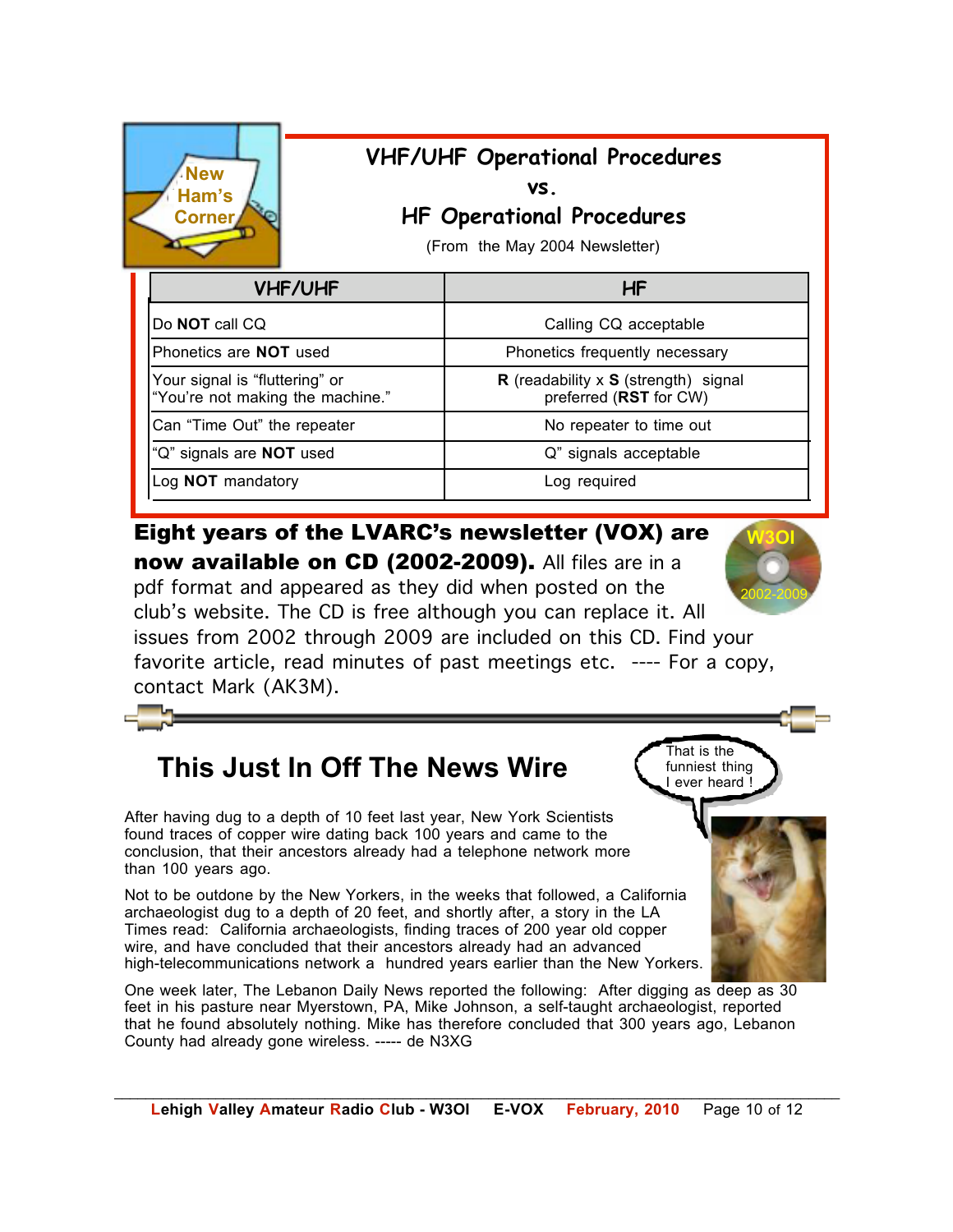## **Good News Bad News**



The good news is that although very slowly, the days are getting longer!

The bad news is that we still must experience the volatility of February's weather.

### **Net Control Ops Needed \_\_\_\_\_\_\_\_\_\_\_\_\_\_\_\_\_\_\_\_\_\_\_\_**

**If you are interested in becoming a NCS for the Monday Night ARES/RACES/LVARC Net, contact Jeff (N3MFT) or Mark (AK3M).**



## **CONGRATULATIONS** to

**Jay Kolick (KB3TUR)** and **Matt Dvorshak** (**KB3TUS).** They tested at the December 18, 2009 test session and received their calls on December 23, 2009. *A nice Christmas present!*



Complete HF station in a marine dry box. The station includes a Yaesu 817, a power supply, VHF 35-watt amp, keyer, mini antenna tuner, thru-box antenna connections, a compartment in the lid for accessories and more. *A perfect RACES HF station [ed]!* 

## **LVARC 2009 VE Program Review** --- de Mark (AK3M)

When preparing the 2009 annual VE report for the board meeting, I saw that during the 2009 calendar year, there was **only one month when no one was scheduled to test**. The results of the LVARC VE program for 2009 is as follows: The number tested is in parentheses ().

- 
- January (3) May (4) September (1) February (1) June (4) October (9) March (2) **March (2)** July (6) **November (3)** April (2) **August (0)** December (6)

The total people tested for 2009 was 41. The total earned during 2009 for the LVARC is \$392.00. **A big TNX to all VE's who participate in this program !**